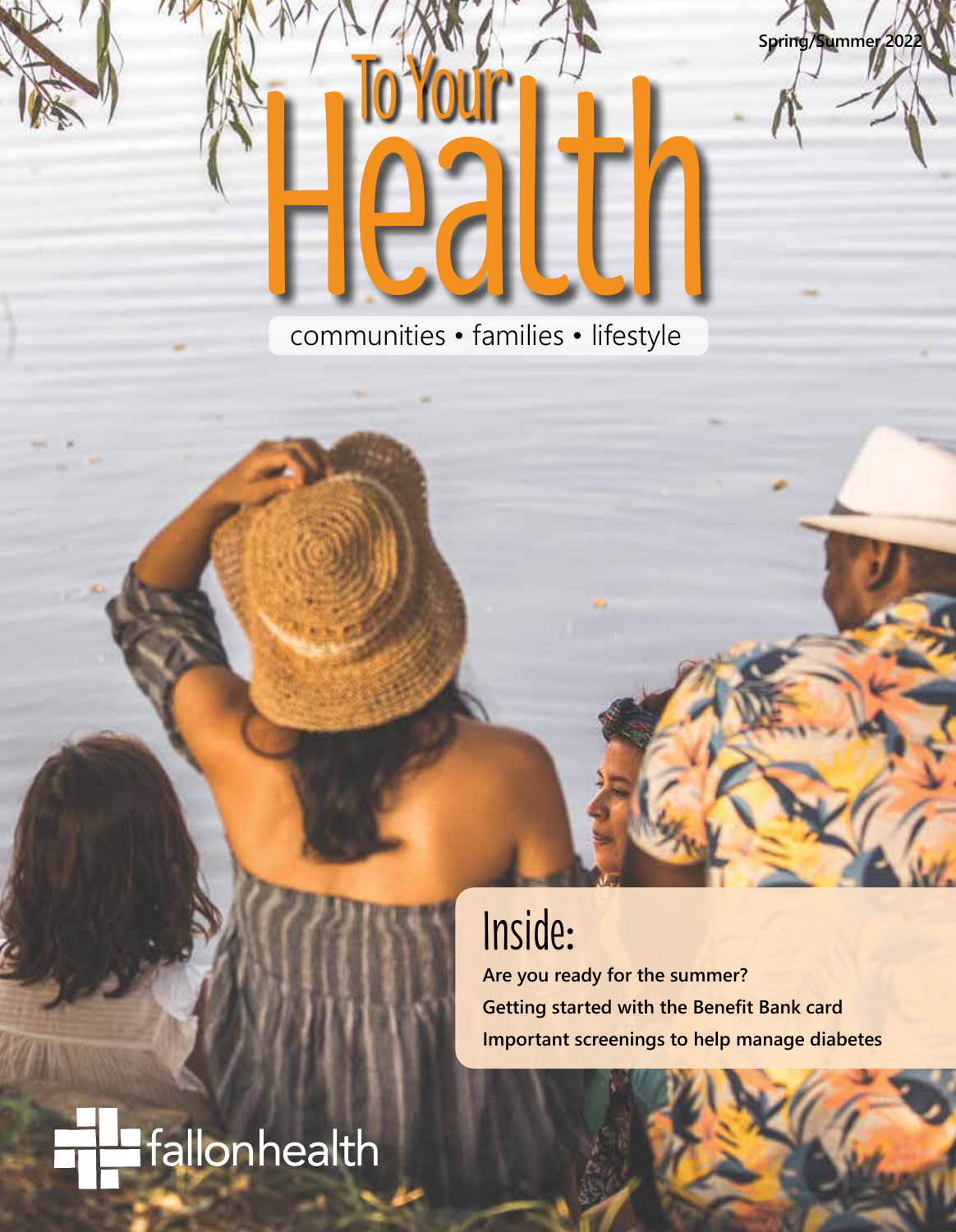### **A message from Richard Burke, President and CEO** Working toward a healthier future for all



At Fallon Health, you—our members—are our focus. Our goal is to make sure you have access to the right care, at the right place and the right time.

During the COVID-19 pandemic, it became clear that people have different health care experiences and outcomes. The last two years also shed light on a disturbing issue: there is much inequity in health care, and it is harmful to our society.

Fallon Health has long believed that everyone deserves access to health care without discrimination. We also believe that our communities are better served when we commit to providing equitable services.

In 2020, we formed a Health Equity Workgroup that has been working to identify and prioritize opportunities to address health inequities. Last year, we made health care equity one of our official strategic priorities. And in March 2022, we created a new position—Health Equity Program Manager—to identify, track and guide efforts across our organization.

Focusing on high quality and excellence is at the core of everything we do. And our mission improving health and inspiring hope—guides every decision we make. We strive every day to provide exceptional coverage and services that meet the unique and changing needs of our members. Because with Fallon, every member matters and no member is left behind.

I hope you have a safe and healthy summer.

Sincerely,

Richard Kurke

Richard Burke President and CEO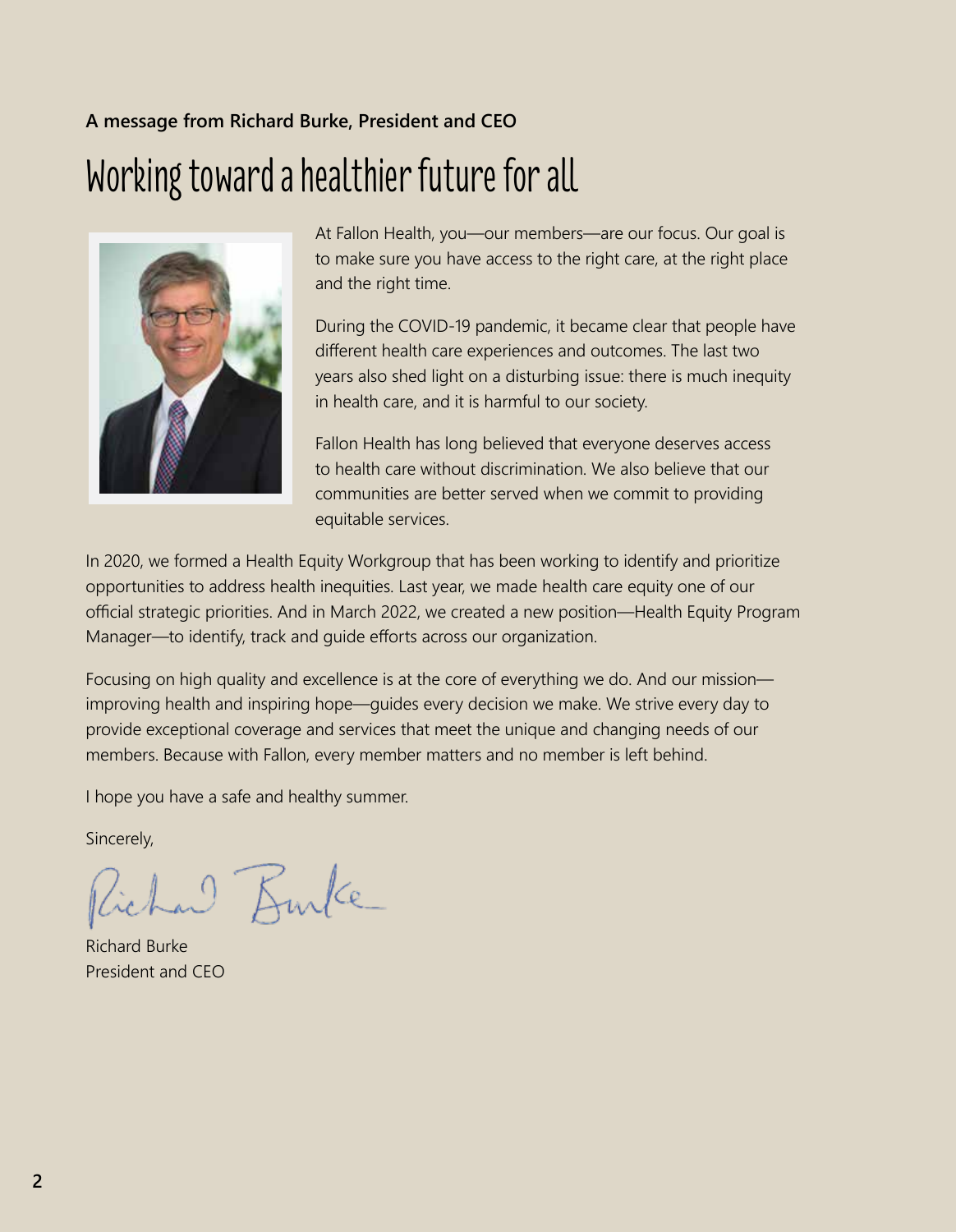# Are you ready for the summer?  $\div$

After another New England winter—and two long years of the COVID-19 pandemic—it's likely you're *very* ready for the sunshine. Not to mention outdoor activities, gathering with friends and family, traveling, going to shows and concerts, etc.

While it's good for your overall well-being to be out and about, warm-weather pursuits do come with the possibility of injury or health concerns. And even though COVID-19 cases declined earlier this spring and restrictions have eased, this virus is anything but predictable. So, your best bet for a safe and healthy summer is to be mindful and prepared. Here are some handy tips to guide you.

### **Gathering and traveling safely**

The drop in COVID-19 cases and the loosening of safety mandates means that many are planning to gather indoors and travel this year. However, for those at a higher risk of contracting the disease, safety measures remain important. If your summer plans include seeing more people and going more places, here are some proactive steps you can take to stay healthy:

- Get vaccinated and/or boosted.
- Use at-home COVID-19 tests regularly.
- Continue to wear a mask (that covers the nose and mouth, like an N95) when out in public,

particularly in closed spaces and in large crowds.

- Wash your hands often with soap and water, for at least 20 seconds, or use an alcohol-based hand sanitizer.
- Stay up-to-date on the COVID-19 infection rates of any location you plan to visit.
- Know the pandemic requirements and protocols for airlines, hotels and attractions, and plan accordingly.

### **Having fun in the sun**

While sun exposure does help replenish your vitamin D levels, its ultraviolet (UV) radiation also increases your risk of skin cancer, cataracts and premature aging regardless of your age or skin tone. You can limit your risk by:

- Staying out of the sun between 10 a.m. and 2 p.m., when UV rays are strongest
- Using broad spectrum sunscreen to protect against UVA rays (a cause of premature wrinkling) and UVB rays (a cause of sunburn)
- Reapplying sunscreen every two hours
- Choosing clothing to shield your skin, such as long-sleeved shirts
- Wearing a wide-brimmed hat to shade your face, neck and ears
- Wearing a pair of sunglasses with UVA and UVB protection



Keep these tips in mind on overcast days, too. Clouds don't protect you from harmful UV rays. If you're concerned about your vitamin D level, ask your health care provider for guidance and recommendations.

#### **Eating outside**

During the pandemic, dining alfresco became a wonderful way to enjoy a meal safely in the company of others—whether it was on a restaurant patio or at a picnic in the park. If the latter is on your agenda this season, taking a few basic precautions can ensure your experience isn't spoiled by food poisoning.

- Fill your cooler with plenty of ice and keep your food in it until it's time to eat. Salads, dairy, eggs and meat can spoil quickly in the heat.
- Pre-wash vegetables and fruits before you pack them.

*Continued on page 4*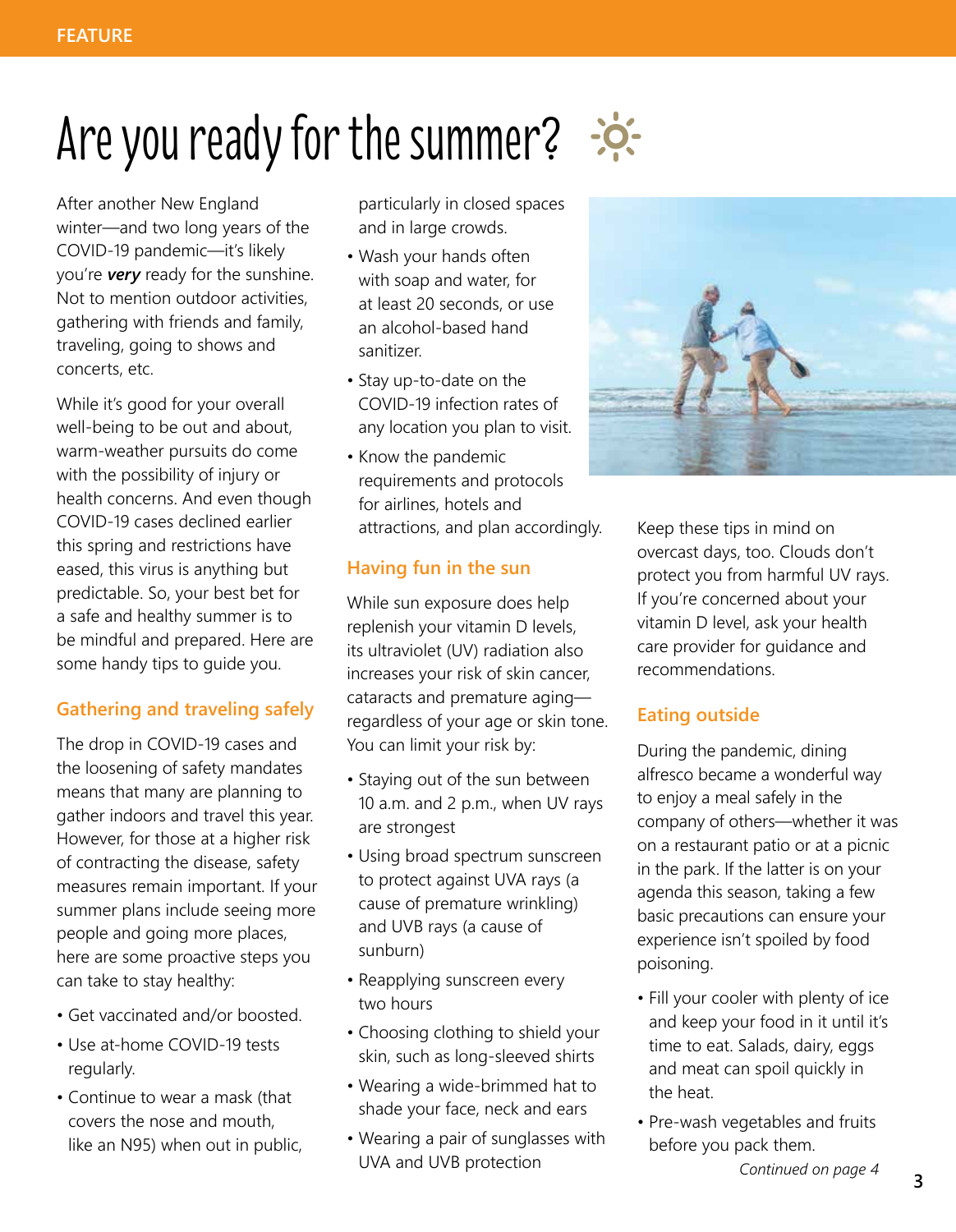### Are you ready for the summer?  $\frac{1}{2}$  cont'd from page 3  $\frac{1}{2}$



- Pack raw meat or poultry in their own containers and, after handling them, wash your hands and utensils.
- Grill meat to safe internal temperatures: 145 degrees for steak, 160 degrees for ground beef and pork, and 165 degrees for chicken.

### **Keeping hydrated**

When having fun outdoors, you may pay less attention to how much you're drinking. However, you need more fluid than normal on hot days. Make sure to:

- Drink plenty of fluids before, during and after activities.
- Take breaks from being in the sun.
- Schedule the most rigorous activities for morning or late afternoon, when the heat is not at its strongest.

### **Swimming and boating**

Spending time in the water can be fun and refreshing on a hot day, whether you're swimming, boating or floating. Whenever water is involved, though, you should be prepared to respond to an emergency quickly.

- Have cell phones or portable phones nearby so you can call 911 in an emergency.
- Keep a first aid kit on hand. Know how to use everything inside and make sure supplies are not expired.
- Learn basic lifesaving techniques.
- Know the signs of drowning and act quickly if a person:
- o Can't call for help
- o Holds their mouth below the water's surface
- o Can't wave, signal or control arm movements
- o Is vertical in the water and not kicking **...... <sup>4</sup>**
- Have equipment, such as ring buoys or reaching poles, so you can help someone in distress in the water.
- Make sure the boat you're on has enough U.S. Coast Guardapproved life jackets for everyone on board—children and adults.
- Do not drink alcohol while boating or swimming.

#### **Insect stings**

Wasps and bees have important jobs in nature, but most people don't want to attract their notice. Avoid them by choosing lightcolored clothing without floral patterns and don't use perfume or other strong scents.

For most people, a sting is painful, not harmful. But a small percentage of people are allergic. Go to the emergency room if you (or someone you're with) has any of these signs after getting stung:

- Hives, itchiness or swelling over large areas of the body
- Chest tightness
- Difficulty breathing
- Swelling of the tongue or face
- Dizziness

Call 911 if someone is having difficulty breathing.

If you know you're allergic to insect stings, always have an epinephrine auto-injector (like EpiPen®) with you. If you have to use it, you still need to go to the emergency room to see if you need more treatment.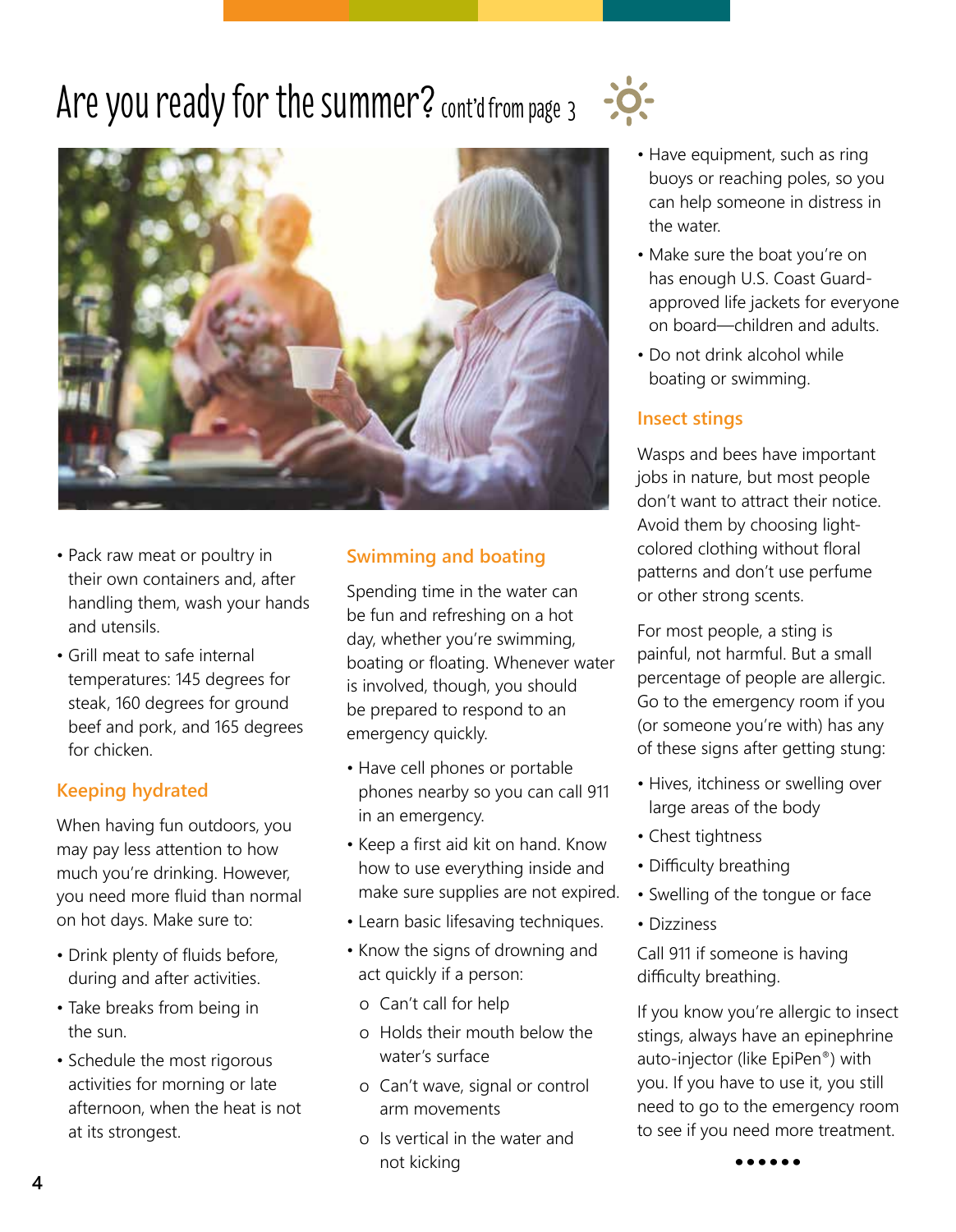### Getting started with the Benefit Bank card



Fallon Medicare Plus™ members in an Orange, Green, Blue or Premier plan receive a Benefit Bank card that helps them pay for dental care, eyewear, hearing aids and/ or fitness memberships. You have the flexibility to spend those dollars as you choose, up to the amount available with your plan.

Here are some tips to help you make the most out of this benefit:

- Activate your card by calling 1-833-647-9633 (TRS 711). Activation instructions can be found online at fallonhealth.org/ BenefitBank.
- Know the amount of Benefit Bank dollars available to you. Those amounts vary between

\$250 and \$1,000 by plan. You can find this amount in your *Evidence of Coverage*, the booklet that describes your complete benefits and how to use your plan.

- Use the MyFallon member portal to manage your account. There you can review transactions and check your balance before making any purchases. You can do this online any time at fallonhealth. org/myfallon-medicare.
- Your card can only be processed for the amount available on your card, or lower, which means you are responsible for any costs that exceed the available balance on your card.
- Unused amounts do not carry over to the next plan year.
- Have you lost your card? Call Fallon Health Customer Service at 1-800-325-5669 (TRS 711), 8 a.m.–8 p.m., Monday–Friday (Oct. 1–March 31, seven days a week) to request a replacement.<br>**••••••**

### An invitation for NaviCare® members

Fallon Health is committed to being a leader in providing exceptional coordinated care and coverage that meets the unique, diverse and changing needs of our members. If you are a NaviCare member, you can help us.

We are looking for a few NaviCare members willing to join our Senior Care Options advisory committee. As a member of this committee, you will have the chance to share your experiences with us.

If you have the time and interest to participate in up to four one-hour meetings (video and, if requested, in-person) over a one-year period, please call us at 1-855-915-1203 (TRS 711).

**......**

 $24 -$ 

# Care Connect helps Fallon members get the care they need

Sometimes it's difficult to reach your own doctor when you need immediate care for a non-urgent issue. As a Fallon Health member, you have another option available to you.

With Care Connect, Fallon Medicare Plus members have 24/7 phone access to registered nurses who will recommend where members should receive care or will connect

members with their doctor. To reach Care Connect, call 1-800-609-6175 (TDD/TTY 1-800-848-0160).

NaviCare members can call 1-877-700-6996 (TRS 711), 8 a.m.–8 p.m., Monday–Friday (Oct. 1–March 31, seven days a week) to speak with our Enrollee Services team who can help them get to the right person. Any calls after hours will be transferred to Care Connect.



You can also find these phone numbers on the back of your member ID card.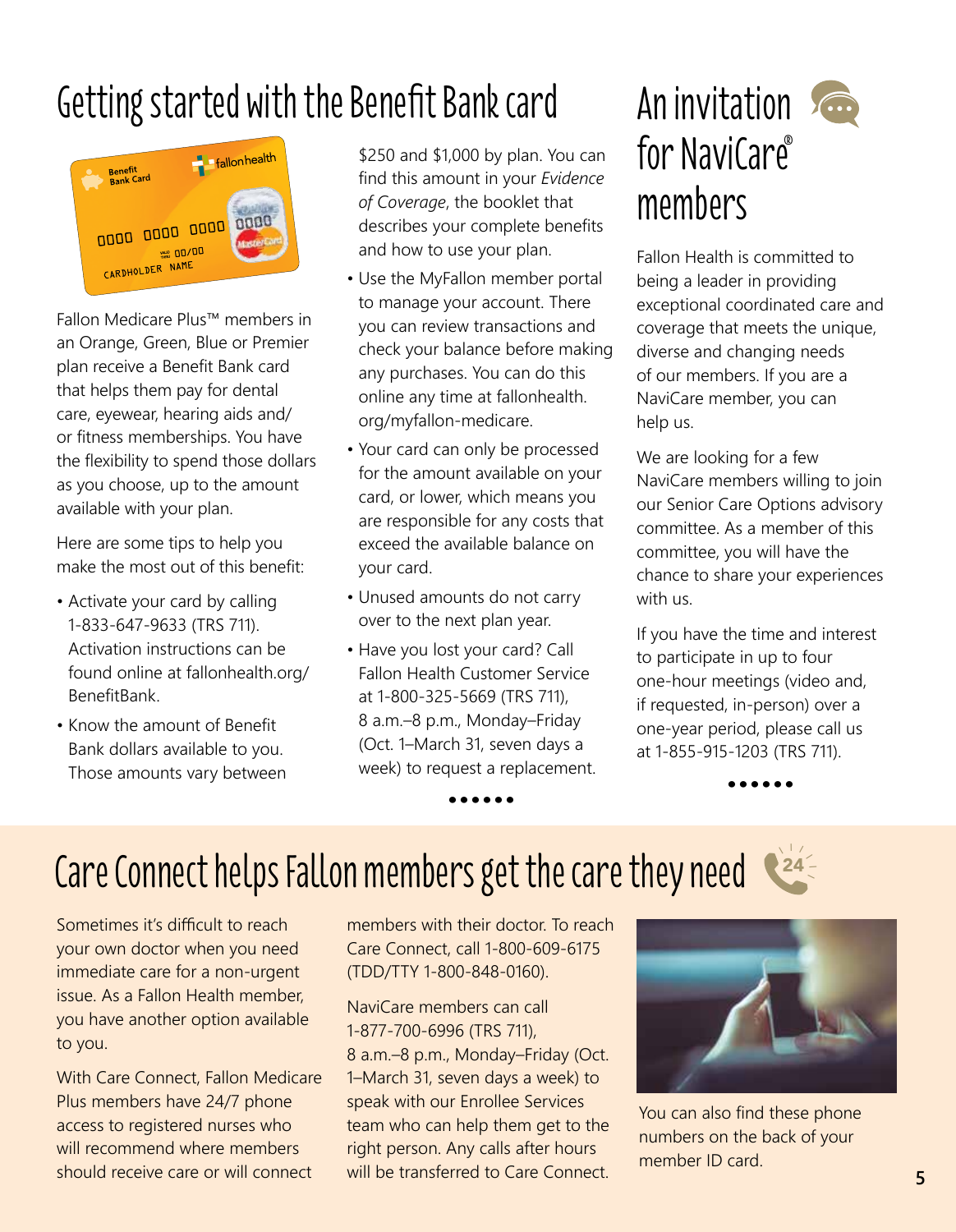

Fallon has services that can help you get the prescriptions you need, exactly when you need them.

#### **Rx Savings Solutions (RxSS)**

Fallon has partnered with RxSS to help Fallon Medicare Plus members find lower-cost options for their prescriptions. Through its free, confidential service, RxSS will identify alternative prescriptions that would save you at least \$5 or more.

You and your doctor decide what medication options are best for your health and budget. RxSS makes the process easy and will help you along the way. Visit fallonhealth.org/rxss. Or you can call us at 1-800-325-5669 (TRS 711), 8 a.m.–8 p.m., Monday– Friday. (Oct. 1–March 31, seven days a week.)

#### **OptumRx Home Delivery**

If you've been taking the same medications for a few months or longer, you can sign up for Fallon's mail-order pharmacy program. OptumRx Home Delivery will deliver your prescriptions right to your door, and the shipping is free to anywhere in the U.S.

For both NaviCare and Fallon Medicare Plus (FMP) members, this convenient option saves you time and ensures you have your medications when you need them.

In addition, FMP members save money using mail order instead of going to a retail pharmacy. When you get prescriptions at the retail pharmacy, you pay a copay for each 30-day supply. But when you get them through mail order, you'll get

a 90-day supply of any Tier 2–4 medication for the cost of a 60-day supply from a retail pharmacy.

You can find more information about your prescription benefit in your *Evidence of Coverage*, the booklet that describes your complete benefits and how to use your plan.

For more information about how to use your mail-order pharmacy benefit, visit our website.

- Fallon Medicare Plus members: fallonhealth.org/mailorder
- NaviCare members: fallonhealth.org/mail-order

Or, call OptumRx at 1-844-657-0494 (TRS 711), 24 hours a day, seven days a week, and they can help.<br>**•••••** 

### Important screenings to help manage diabetes

If you have diabetes, it's important to have regular tests and screenings. The results can tell your PCP or other health care provider if your diabetes is under control, and what

to do if it isn't. Make sure you have these tests done regularly:

- HbA1c lab test
- LDL cholesterol level lab test
- Blood pressure
- Retinal eye exam
- Microalbumin (urine test)
- Foot exam with a podiatrist to check for problems such as vascular disease or nerve damage

**......**

Fallon Health's health guide for members of Fallon Medicare Plus and NaviCare is produced by the health plan's Corporate Relations Department. The content of this newsletter has been reviewed by Fallon physicians and administrators. This publication does not advance any particular medical treatment, nor does it endorse the management of medical problems without the advice and care of health care professionals. We are not responsible for the content of non-affiliated websites referenced in this publication. Some of the articles in this newsletter may describe services and/or procedures that are not covered benefits. Eligibility for programs and benefits may vary by your plan and product.

*Publisher:* Heather Porter; *Managing Editor and Writer:* Lisa Dayne; *Design and Visual Brand Manager:* Pam Spielberg; *Graphic Designer:* Carol Daly; *Production Manager:* Ron Parker

Visit our website at fallonhealth.org/medicare-choices. Copyright 2022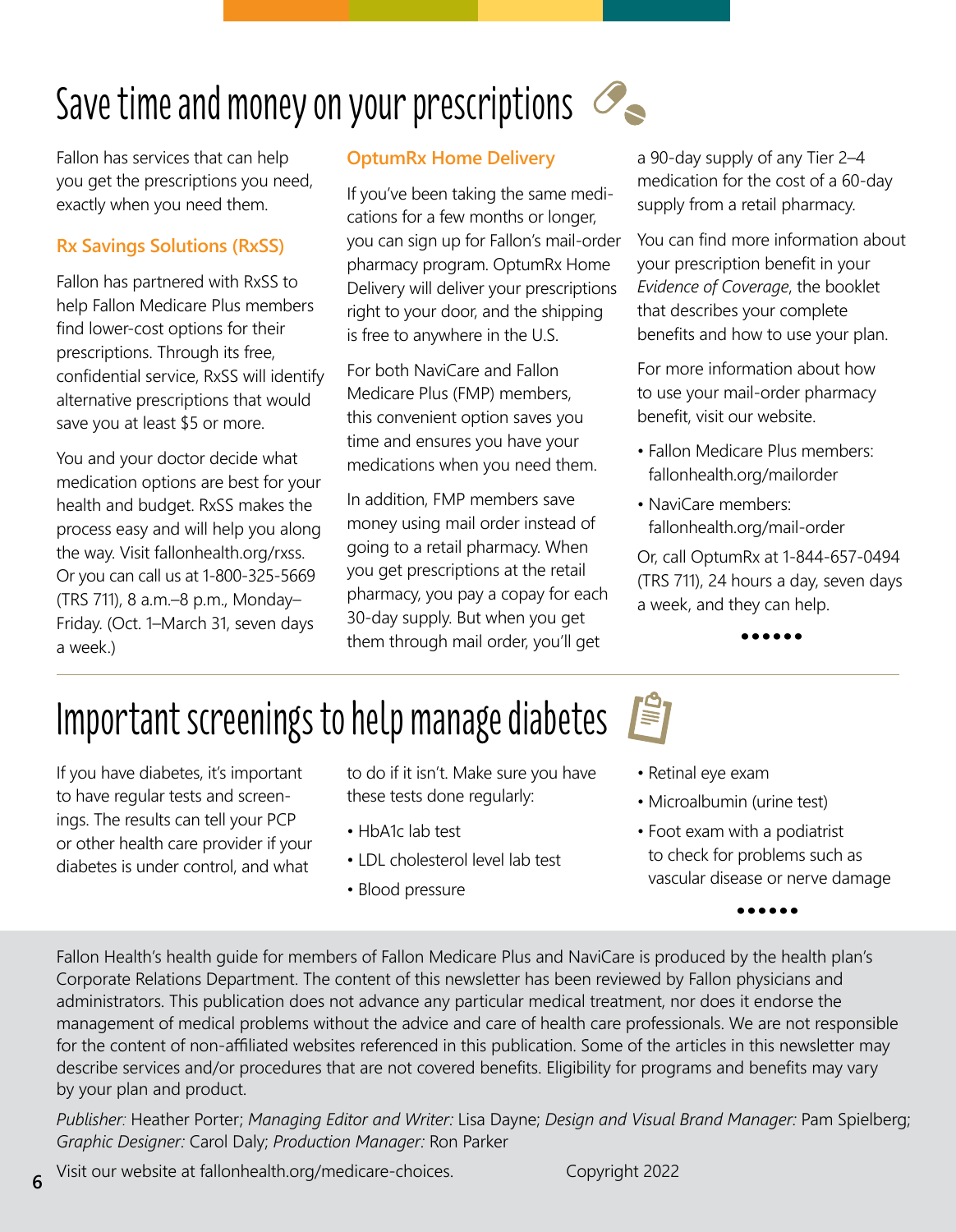# Don't miss a sound—get help for hearing loss  $\mathcal{D}$



Hearing loss can start so gradually that you might not notice it at first. As it progresses, however, it can cause you to miss parts of conversations and other sounds around you. That can lead to feelings of isolation. Hearing loss can also be an indicator of other health issues.

If you've noticed things like having trouble hearing the TV or radio at levels loud enough for others, or understanding conversations in a restaurant, you should talk with your doctor about having

your hearing checked. In fact, regular hearing checks are a good idea even if you haven't noticed a change. The National Institute on Deafness and Other Communication Disorders has an interactive quiz on its website (www. nidcd.nih.gov/health/do-you-needhearing-test-quiz) that can help.

#### **Fallon Medicare Plus**

If you do have hearing loss and you're a Fallon Medicare Plus Medicare Advantage member, you have a valuable benefit: hearing aid coverage through Amplifon.

With Amplifon, you can purchase hearing aids from leading national brands at a copayment of \$695, \$795 or \$995. If your plan includes the Benefit Bank card, you can use money from that card toward this expense. With your purchase, Amplifon also provides a 60-day risk-free trial

with a 100% money-back guarantee and aftercare program, which includes one year of follow-up care, a two-year supply of batteries and a three-year warranty.

You can get started by calling Amplifon at 1-888-265-8523 (TRS 711), 8 a.m.–8 p.m., Monday–Friday, or visit amplifonusa.com/fallon.

For a list of hearing aids available through Amplifon, view the List of Covered Hearing Aids online at fallonhealth.org/FMPdocsforms.

### **NaviCare**

NaviCare members also have coverage for hearing exams and hearing aids. For more information or help making an appointment, call Enrollee Services at 1-877-700-6996 (TRS 711), 8 a.m.–8 p.m., Monday–Friday Oct. 1–March 31, seven days a week).<br>**••••••** 

# Some help for when you return home

After a stay in a hospital or a skilled nursing facility (SNF), there's no place like home. Sometimes, though, getting back to a normal routine after a discharge can be challenging, particularly when it comes to meal preparations. As a member of Fallon Medicare Plus, you're eligible for a plan benefit that can help.

Members coming home after an inpatient hospital or SNF stay have access to home delivery of 14 meals (two meals per day for seven days). The meals are prepared and delivered by Mom's Meals and are available to Fallon Medicare Plus members at no cost.

When you are discharged from an inpatient stay at a hospital or SNF, Fallon's case management team will contact you. They will make arrangements for you to receive your meals. You can select from several dietary options based



on medical conditions, and they are all nutritionally balanced and prepared with quality ingredients.